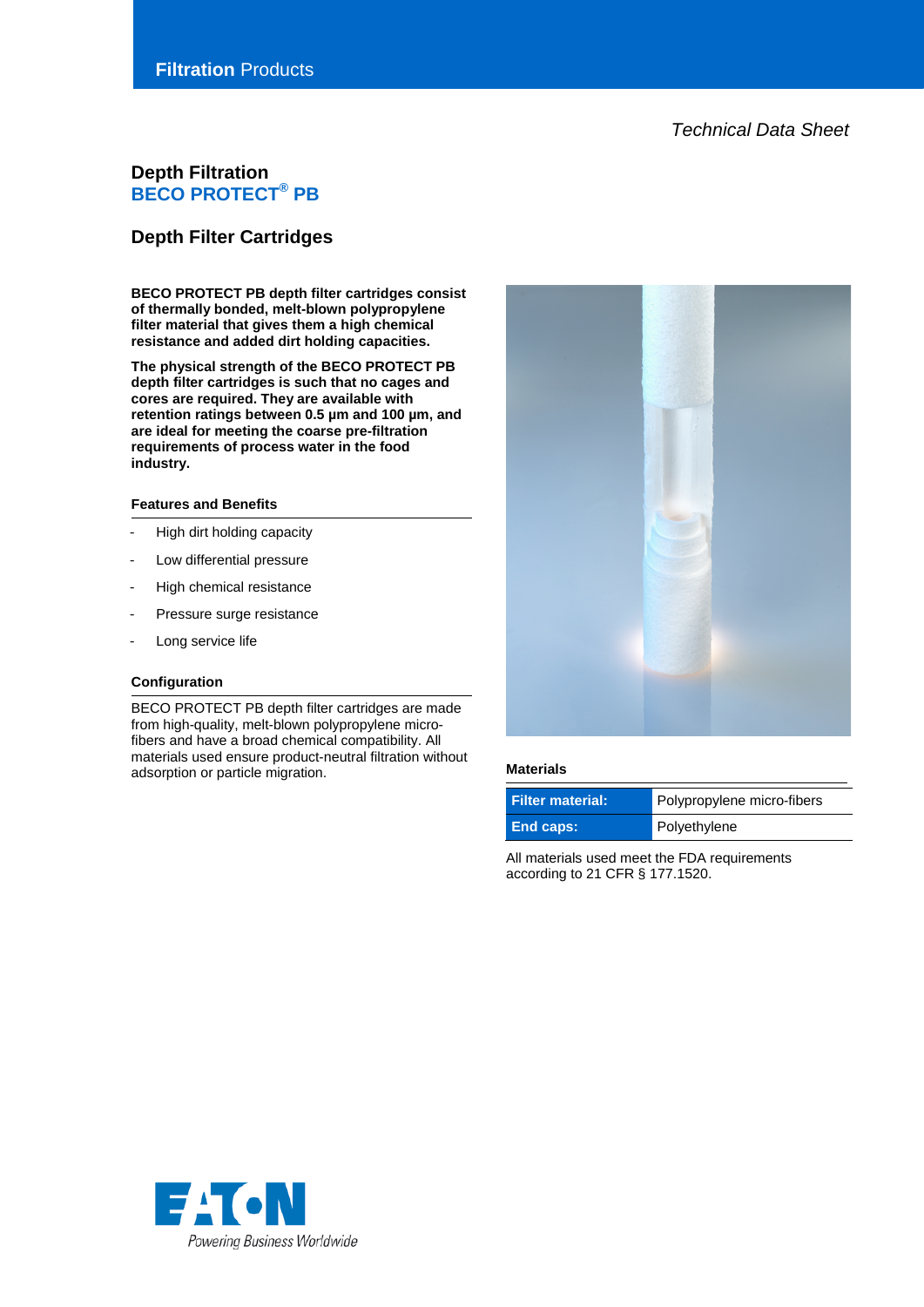# **Technical Data**

| <b>Nominal length for Code F, X</b> |                      |  |
|-------------------------------------|----------------------|--|
| $9 = 9\frac{3}{4}$ "                | $(248 \text{ mm})$   |  |
| $1 = 10"$                           | $(254 \, \text{mm})$ |  |
| $7 = 19\frac{1}{2}$                 | $(500 \, \text{mm})$ |  |
| $2 = 20"$                           | $(508 \, \text{mm})$ |  |
| $8 = 29\frac{1}{2}$                 | $(750 \, \text{mm})$ |  |
| $3 = 30"$                           | (762 mm)             |  |
| $6 = 39"$                           | $(992 \, \text{mm})$ |  |
| $4 = 40"$                           | (1016 mm)            |  |

| <b>Diameter:</b>                                              | 2.48 in (63 mm)                                                                                       |  |
|---------------------------------------------------------------|-------------------------------------------------------------------------------------------------------|--|
| Inside diameter:                                              | 1.18 in $(28 \text{ mm})$                                                                             |  |
| <b>Maximum</b><br>operating<br>temperature:                   | 149 °F (65 °C)                                                                                        |  |
| <b>Maximum</b><br>differential pressure<br>in flow direction: | 46.4 psid (320 kPa, 3.2 bar)<br>at 68 °F (20 °C)<br>17.4 psid (120 kPa, 1.2 bar)<br>at 140 °F (60 °C) |  |

## **Flow Rate**

10" with water at 68 °F (20 °C) (standard values)



## **Filter Cartridges Types/Nominal Retention Ratings**

| Type         | <b>Retention</b><br>rating (µm) | <b>Type</b>  | <b>Retention</b><br>rating (µm) |
|--------------|---------------------------------|--------------|---------------------------------|
| <b>PB005</b> | 0.5                             | PB250        | 25.0                            |
| PB010        | 1.0                             | <b>PB500</b> | 50.0                            |
| PB030        | 3.0                             | <b>PB750</b> | 75.0                            |
| PB050        | 5.0                             | PB999        | 100.0                           |
| PB100        | 10.0                            |              |                                 |

# **Adapter Codes**

| <b>Code F</b>         | <b>Code X</b>         |
|-----------------------|-----------------------|
| Double open end (DOE) | Double open end (DOE) |
| with two flat gaskets | without end caps      |
|                       |                       |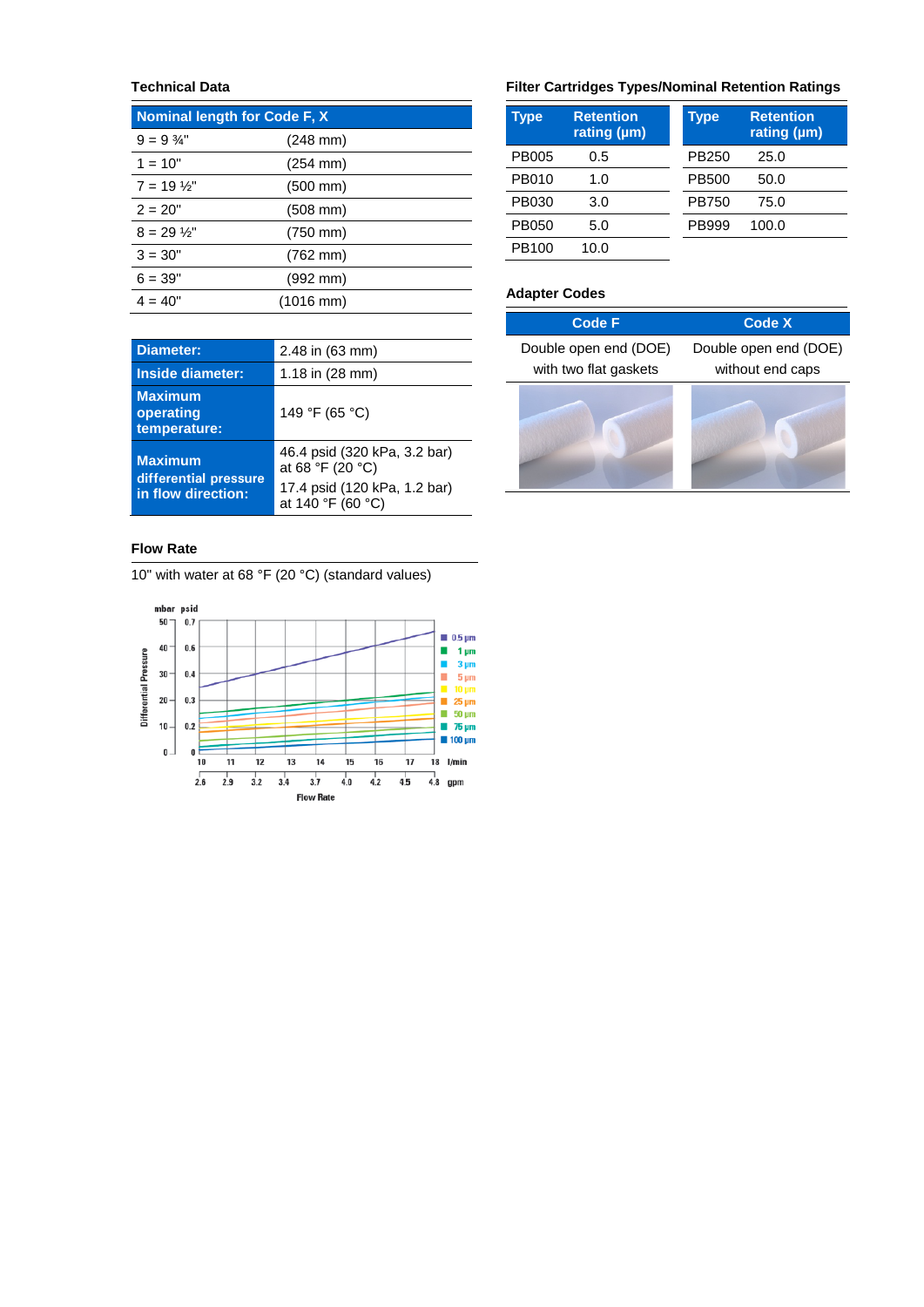## **Ordering Information**

BECO PROTECT PB depth filter cartridges with protective foil in carton.

| <b>Type</b>    | <b>Retention rating</b>  | <b>Adapter</b>                        | <b>Nominal length</b>             | <b>Packaging unit</b> |
|----------------|--------------------------|---------------------------------------|-----------------------------------|-----------------------|
| PB.            | $0.5 \mu m$<br>$005 =$   | $F = Code F (DOE)$ , with PE gasket   | $1 = 10"$<br>$(250 \, \text{mm})$ | 6                     |
|                | $010 =$<br>$1.0 \mu m$   | $X = Code X (DOE)$ , without end caps | $2 = 20"$<br>$(500 \, \text{mm})$ |                       |
|                | $030 =$<br>$3.0 \mu m$   |                                       | $3 = 30"$<br>$(750 \, \text{mm})$ |                       |
|                | $050 =$<br>$5.0 \mu m$   |                                       | $4 = 40^{\circ}$ (1000 mm)        |                       |
|                | $100 = 10.0 \,\text{µm}$ |                                       |                                   |                       |
|                | $250 = 25.0 \,\text{µm}$ |                                       |                                   |                       |
|                | $500 = 50.0 \,\text{µm}$ |                                       |                                   |                       |
|                | $750 = 75.0 \,\text{µm}$ |                                       |                                   |                       |
|                | $999 = 100.0 \text{ µm}$ |                                       |                                   |                       |
| <b>Example</b> |                          |                                       |                                   |                       |

BECO PROTECT PB depth filter cartridges; 0.5 µm retention rating; Code F, 10" (250 mm)

PB 005 F 1 6

#### **Safety**

When used as directed and handled correctly, there are no known unfavorable effects associated with this product. BECO PROTECT PB depth filter cartridges do not require the provision of safety-relevant information.

Storage, handling and transport do not present any environmental and health risks.

#### **Disposal**

BECO PROTECT PB depth filter cartridges should be treated as industrial waste. Any local and other official regulations in relation to the filtered product must be followed.

#### **Storage**

Store filter cartridges in their original packaging and in a dry, odor-free and UV ray protected place.

Use filter cartridges within 60 months after production date.

#### **Certified Quality**

During the production process, BECO PROTECT PB depth filter cartridges are regularly monitored to ensure consistent excellent quality control.